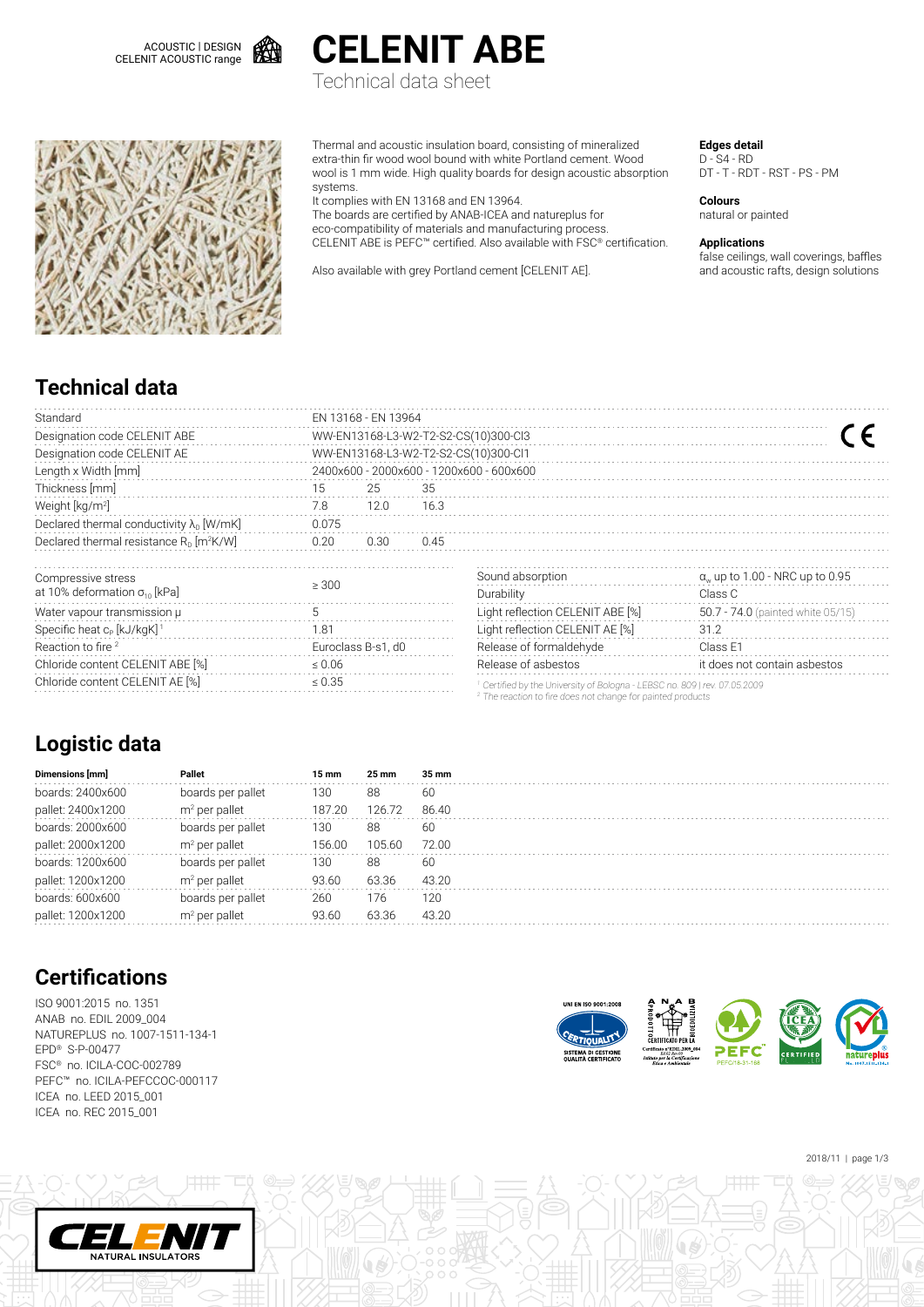

**CELENIT ABE** Technical data sheet

## **Sound absorption**

|                                   | Test specifications <sup>2</sup> |                   |            | Certificate <sup>3</sup> |            | Sound absorption |      |      |                                       |      |      |              |            |            |              |
|-----------------------------------|----------------------------------|-------------------|------------|--------------------------|------------|------------------|------|------|---------------------------------------|------|------|--------------|------------|------------|--------------|
| Type of board <sup>1</sup>        | <b>Thickness</b><br>[mm]         | <b>MW</b><br>[mm] | TH<br>[mm] | No.                      | Date       | 125              | 250  | 500  | Frequencies $\alpha_{P}$ [Hz]<br>1000 | 2000 | 4000 | $\alpha_{w}$ | <b>NRC</b> | <b>SAA</b> | Class        |
| Application in adherence          |                                  |                   |            |                          |            |                  |      |      |                                       |      |      |              |            |            |              |
| <b>CELENIT ABE</b>                | 15                               |                   | 15         | 324526-A                 | 14.05.2015 | 0.05             | 0.10 | 0.25 | 0.45                                  | 0.80 | 0.65 | 0.30(H)      | 0.40       | 0.40       | D            |
| <b>CELENIT ABE</b>                | 25                               |                   | 25         | 331334-A                 | 11.02.2016 | 0.10             | 0.20 | 0.35 | 0.70                                  | 0.85 | 0.85 | $0.40$ (M-H) | 0.55       | 0.53       | D            |
| <b>CELENIT ABE</b>                | 35                               |                   | 35         | 331335-A                 | 11.02.2016 | 0.10             | 0.25 | 0.45 | 0.85                                  | 0.70 | 0.95 | $0.50$ (M-H) | 0.55       | 0.56       | D            |
| Empty air gap                     |                                  |                   |            |                          |            |                  |      |      |                                       |      |      |              |            |            |              |
| <b>CELENIT ABE</b>                | 15                               |                   | 45         | 324527-A                 | 14.05.2015 | 0.10             | 0.15 | 0.45 | 0.80                                  | 0.55 | 0.60 | $0.45(M-H)$  | 0.50       | 0.49       | D            |
| <b>CELENIT ABE</b>                | 15                               |                   | 215        | 324527-B                 | 14.05.2015 | 0.25             | 0.55 | 0.55 | 0.45                                  | 0.60 | 0.70 | 0.55(H)      | 0.55       | 0.54       | D            |
| <b>CELENIT ABE</b>                | 15                               |                   | 300        | 324527-C                 | 14.05.2015 | 0.30             | 0.55 | 0.45 | 0.55                                  | 0.60 | 0.75 | 0.55(H)      | 0.55       | 0.54       | D            |
| <b>CELENIT ABE</b>                | 25                               |                   | 55         | 333106-A                 | 20.04.2016 | 0.10             | 0.25 | 0.65 | 0.80                                  | 0.65 | 0.85 | $0.55(M-H)$  | 0.60       | 0.59       | D            |
| <b>CELENIT ABE</b>                | 25                               |                   | 75         | 331334-B                 | 11.02.2016 | 0.15             | 0.35 | 0.80 | 0.75                                  | 0.70 | 0.95 | 0.65(H)      | 0.65       | 0.64       | $\mathbb C$  |
| <b>CELENIT ABE</b>                | 25                               |                   | 125        | 331334-C                 | 11.02.2016 | 0.15             | 0.45 | 0.75 | 0.60                                  | 0.75 | 0.95 | 0.65(H)      | 0.65       | 0.63       | $\mathbb C$  |
| <b>CELENIT ABE</b>                | 25                               |                   | 225        | 331334-F                 | 11.02.2016 | 0.25             | 0.65 | 0.65 | 0.60                                  | 0.80 | 1.00 | 0.65(H)      | 0.65       | 0.66       | $\mathbb C$  |
| <b>CELENIT ABE</b>                | 25                               |                   | 300        | 333106-B                 | 20.04.2016 | 0.35             | 0.60 | 0.50 | 0.60                                  | 0.80 | 0.95 | 0.60(H)      | 0.60       | 0.62       | $\mathbb C$  |
| <b>CELENIT ABE</b>                | 35                               |                   | 65         | 331335-B                 | 11.02.2016 | 0.15             | 0.30 | 0.75 | 0.85                                  | 0.75 | 0.95 | $0.60$ (M-H) | 0.65       | 0.67       | $\mathbb C$  |
| <b>CELENIT ABE</b>                | 35                               |                   | 85         | 331335-C                 | 11.02.2016 | 0.15             | 0.35 | 0.75 | 0.65                                  | 0.75 | 0.95 | 0.65(H)      | 0.65       | 0.62       | $\mathbb C$  |
| <b>CELENIT ABE</b>                | 35                               |                   | 235        | 331335-D                 | 11.02.2016 | 0.30             | 0.70 | 0.60 | 0.70                                  | 0.90 | 1.00 | 0.70(H)      | 0.70       | 0.72       | $\mathsf{C}$ |
| <b>CELENIT ABE</b>                | 35                               |                   | 300        | 333107-A                 | 20.04.2016 | 0.40             | 0.65 | 0.50 | 0.65                                  | 0.85 | 0.95 | $0.60$ (L-H) | 0.65       | 0.66       | $\mathbb C$  |
| Background filling with rock wool |                                  |                   |            |                          |            |                  |      |      |                                       |      |      |              |            |            |              |
| <b>CELENIT ABE</b>                | 15                               | 30(2)             | 45         | 324526-B                 | 14.05.2015 | 0.20             | 0.60 | 1.00 | 1.00                                  | 0.80 | 0.75 | 0.85         | 0.90       | 0.88       | B            |
| <b>CELENIT ABE</b>                | 15                               | 40(2)             | 300        | 324527-D                 | 14.05.2015 | 0.50             | 0.85 | 0.95 | 1.00                                  | 0.85 | 0.80 | 0.90         | 0.90       | 0.91       | Α            |
| <b>CELENIT ABE</b>                | 25                               | 30(4)             | 55         | 324528-B                 | 14.05.2015 | 0.25             | 0.70 | 1.00 | 0.95                                  | 0.85 | 0.90 | 0.90         | 0.90       | 0.90       | B            |
| <b>CELENIT ABE</b>                | 25                               | 30(1)             | 85         | 324531-B                 | 14.05.2015 | 0.35             | 0.85 | 1.00 | 0.95                                  | 0.85 | 0.90 | 0.95         | 0.95       | 0.94       | Α            |
| <b>CELENIT ABE</b>                | 25                               | 60(1)             | 125        | 324533-A                 | 14.05.2015 | 0.50             | 0.95 | 0.95 | 0.95                                  | 0.85 | 0.95 | 0.95         | 0.95       | 0.93       | Α            |
| <b>CELENIT ABE</b>                | 25                               | 30(4)             | 200        | 324531-D                 | 14.05.2015 | 0.50             | 0.85 | 0.95 | 1.00                                  | 0.90 | 0.90 | 0.95         | 0.95       | 0.93       | А            |
| <b>CELENIT ABE</b>                | 25                               | 50(2)             | 200        | 331334-E                 | 11.02.2016 | 0.50             | 1.00 | 1.00 | 1.00                                  | 0.95 | 1.00 | 1.00         | 1.00       | 0.98       | А            |
| <b>CELENIT ABE</b>                | 25                               | 60(5)             | 200        | 331334-D                 | 11.02.2016 | 0.35             | 1.00 | 0.90 | 0.85                                  | 0.85 | 1.00 | 0.90(L)      | 0.90       | 0.89       | А            |
| <b>CELENIT ABE</b>                | 25                               | 40(3)             | 225        | 324533-B                 | 14.05.2015 | 0.50             | 0.90 | 0.95 | 1.00                                  | 0.85 | 0.95 | 0.95         | 0.95       | 0.93       | Α            |
| <b>CELENIT ABE</b>                | 25                               | 50(2)             | 300        | 324531-F                 | 14.05.2015 | 0.55             | 0.90 | 1.00 | 1.00                                  | 0.85 | 0.95 | 0.95         | 0.95       | 0.94       | А            |
| <b>CELENIT ABE</b>                | 35                               | 30(2)             | 65         | 324534-B                 | 14.05.2015 | 0.25             | 0.60 | 1.00 | 0.90                                  | 0.80 | 0.95 | 0.85         | 0.85       | 0.84       | B            |
| <b>CELENIT ABE</b>                | 35                               | 40(2)             | 200        | 324535-B                 | 14.05.2015 | 0.50             | 0.95 | 1.00 | 1.00                                  | 0.90 | 1.00 | 1.00         | 0.95       | 0.94       | А            |
| <b>CELENIT ABE</b>                | 35                               | 40(2)             | 300        | 324535-D                 | 14.05.2015 | 0.55             | 0.90 | 1.00 | 1.00                                  | 0.90 | 1.00 | 0.95         | 0.95       | 0.93       | Α            |
|                                   |                                  |                   |            |                          |            |                  |      |      |                                       |      |      |              |            |            |              |

<sup>1</sup> Paint doesn't affect sound absorption performances of CELENIT boards as described in the technical note provided by Istituto Giordano dated 16.07.2015. Sound absorption values are also valid for products with

grey cement<br><sup>2</sup> Test specifications: "thickness" is relative to CELENIT board - "MW" is the thickness of rock wool in the background, (1) density 40 kg/m<sup>3</sup>; (2) density 50 kg/m<sup>3</sup>; (3) density 70 kg/m<sup>3</sup>; (4) density 80 k







2018/11 | page 2/3